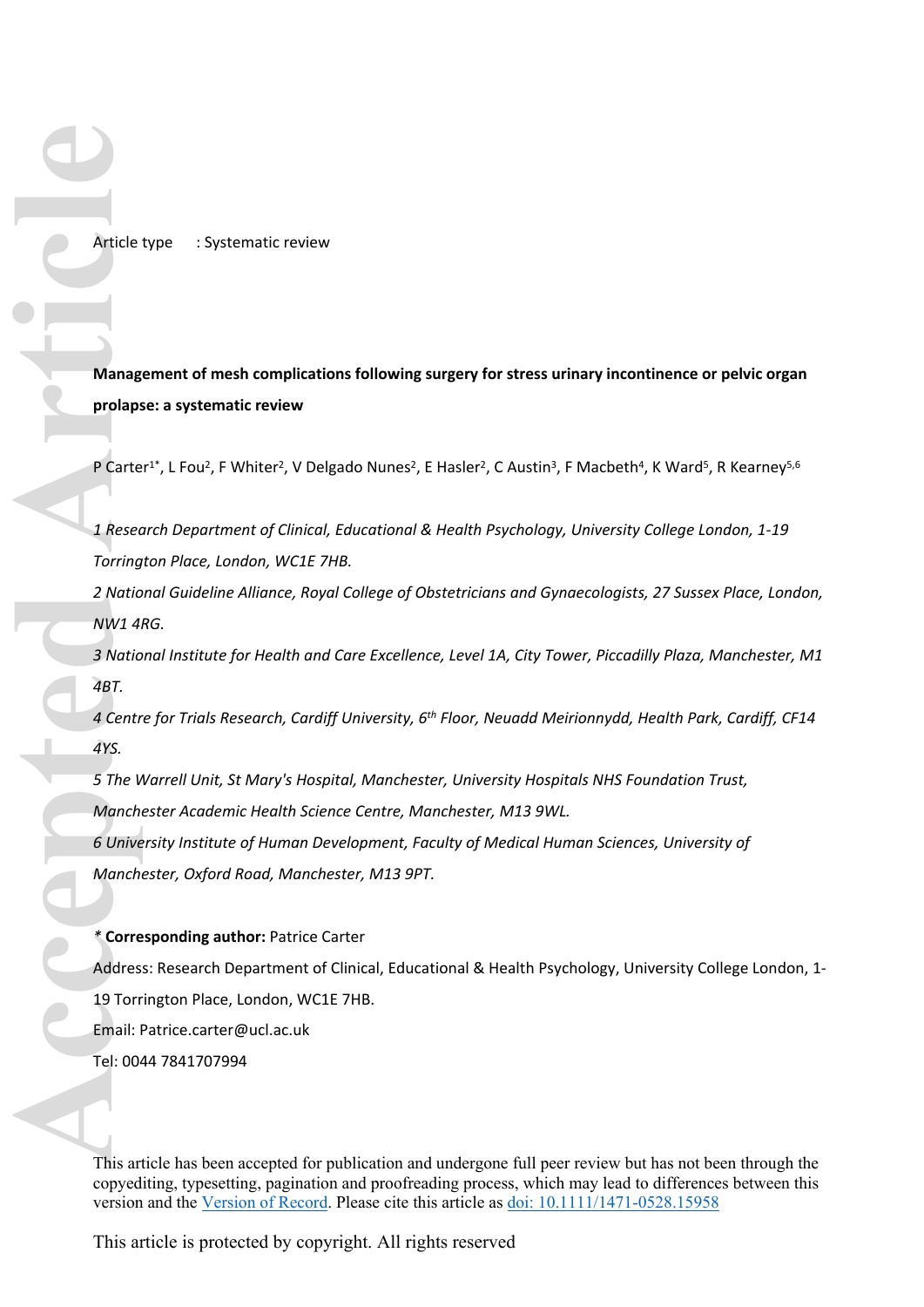**Running title:** Management of mesh complications

**Word count:** Abstract –250. Main paper - 3,425

#### **Abstract**

**Background:** Mesh surgery for stress urinary incontinence or pelvic organ prolapse can result in complications such as mesh exposure, mesh extrusion, voiding dysfunction, dyspareunia and pain. There is limited knowledge or guidance on the effective management for mesh related complications. **Objective:** To determine the best management of mesh complications; a systematic review was conducted as part of the national clinical guideline 'Urinary incontinence (update) and pelvic organ prolapse in women: management'.

**Search strategy:** Search strategies were developed for each indicator of referral.

**Selection Criteria:** Relevant Interventions included complete or partial mesh removal, mesh division and non-surgical treatments such as vaginal oestrogen.

**Data collection and analysis:** Characteristics and outcome data were extracted, due to the heterogeneous nature, a narrative synthesis was conducted.

**Main Results:** Twenty four studies were included, five provided comparative data and four studies stated the indication for referral. Reported outcomes (including pain, dyspareunia, satisfaction, quality of life, incontinence, mesh exposure, and recurrence) and the reported incidence of these varied widely. **Conclusions:** The current evidence base is limited in quantity and quality, and does not permit firm recommendations to be made on the most effective management for mesh-related complications. Robust data is needed so effective management of mesh complications can be provided. Word count: Abstract –250. Main paper - 3,425<br>
Abstract<br>
Background: Mesh surgery for stress urinary incontinence or<br>
complications such as mesh exposure, mesh extrusion, voiding<br>
is limited knowledge or guidance on the ef

**Funding:** The guideline referred to in this article was produced for the National Institute for Health and Care Excellence (NICE) as part of the national clinical guideline 'Urinary incontinence (update) and pelvic organ prolapse in women: management'.

**Key words:** Stress urinary incontinence, pelvic organ prolapse, mesh revision

**Tweetable abstract:** Systematic review demonstrates outcomes following mesh revision surgery are highly variable.

## **Introduction**

Mesh-augmented surgery for stress urinary incontinence (SUI) and pelvic organ prolapse (POP) using minimally invasive surgical techniques and polypropylene mesh were widely adopted in the 1990's.<sup>1</sup> Randomised controlled trials (RCTs) showed the effectiveness of mesh surgery compared to conventional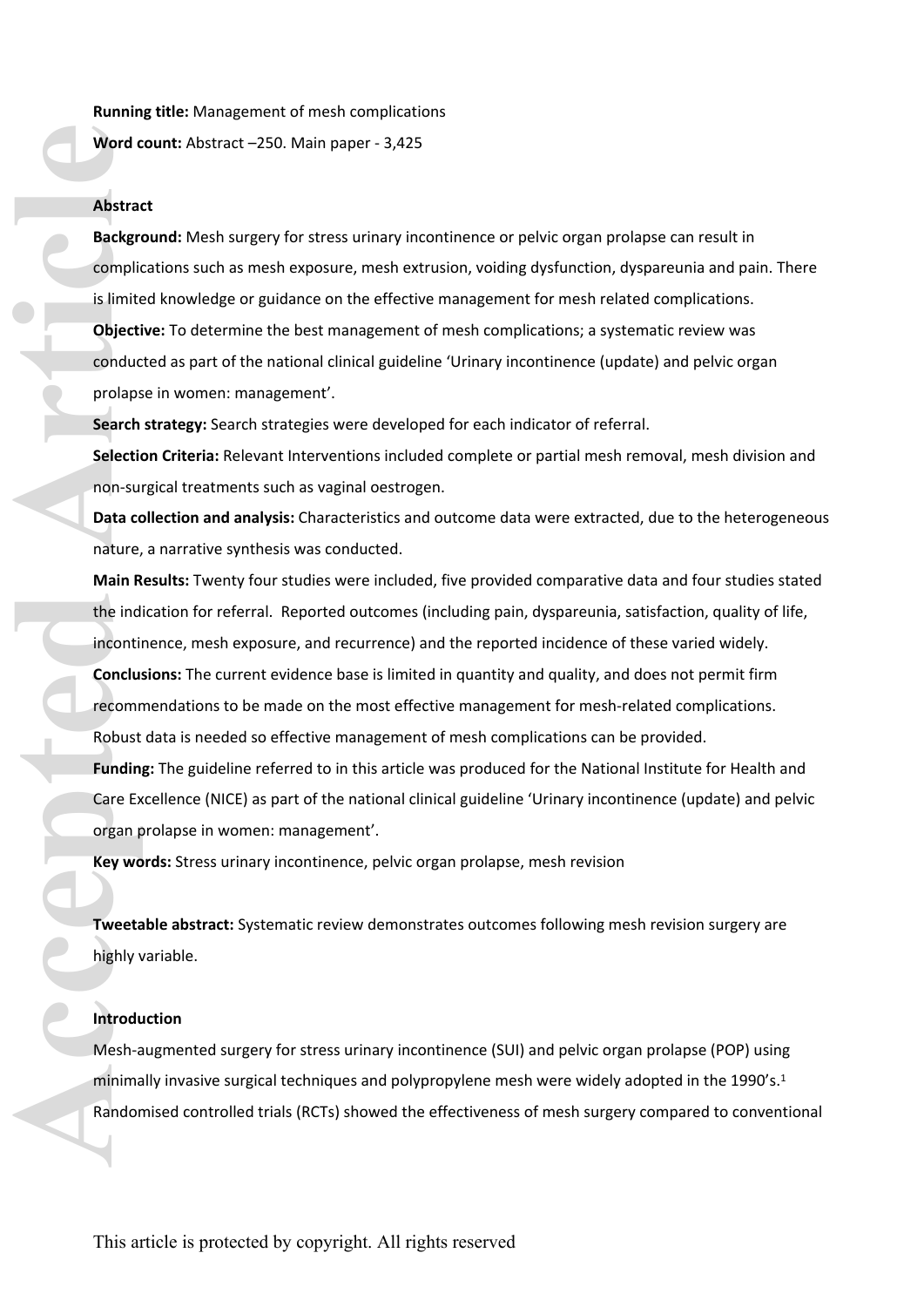surgery  $2-4$ ; but the majority did not report long-term complications. Reports of mesh-related complications are increasing<sup>5</sup>, which has led to warnings from the Scientific Commitee on Emerging and Newly Identified Health Risks (SCENIHR) and the Food and Drug Administration (FDA).<sup>6-8</sup>

Mesh surgery can result in mesh complications such as exposure, extrusion and infection, in addition to the complications following any procedure for incontinence and prolapse, such as voiding dysfunction, dyspareunia and pain.<sup>9, 10</sup> Estimates of complications due to mesh surgery vary from 0 to 33%.<sup>11</sup> A review of NHS patient data found 10% of women in England who had a midurethral mesh sling (MUS) implanted were admitted for a complication (which was not necessarily mesh related) within five years, with a mesh removal rate of 3.3% over a 9 year period.<sup>12</sup> complications are increasing <sup>5</sup>, which<br>
Newly Identified Health Risks (SCI<br>
Mesh surgery can result in mesh<br>
the complications following any p<br>
dyspareunia and pain.<sup>9, 10</sup> Estimat<br>
of NHS patient data found 10% of<br>
were

Despite concern about these potential complications, there is little evidence on how they should be managed.13, 14 Different indications may determine different treatment choices: e.g. a midline division of an MUS may be effective in resolving voiding dysfunction but may not relieve pain.<sup>15</sup> To date, there is no guidance on managing mesh-related complications.<sup>16</sup>

## **Study objective**

We conducted a systematic review to determine the best treatment options for mesh complications according to the indication for referral: vaginal complications, pain, urinary complications and bowel complications. The review was conducted as part of the new national clinical guideline 'Urinary incontinence (update) and pelvic organ prolapse in women: management' released by the National Institute for Health and Care Excellence (NICE).<sup>17</sup>

### **Methods**

Following the NICE guidelines manual <sup>18</sup> we developed review protocols for each indication for referral which were approved by NICE in advance of the review being conducted. These were published as part of the guideline.  $17$ 

#### *Patient and public involvement*

The review was developed by a committee which includes lay members, who provided input at all stages of the review - protocol development, discussion of the evidence and drafting of recommendations.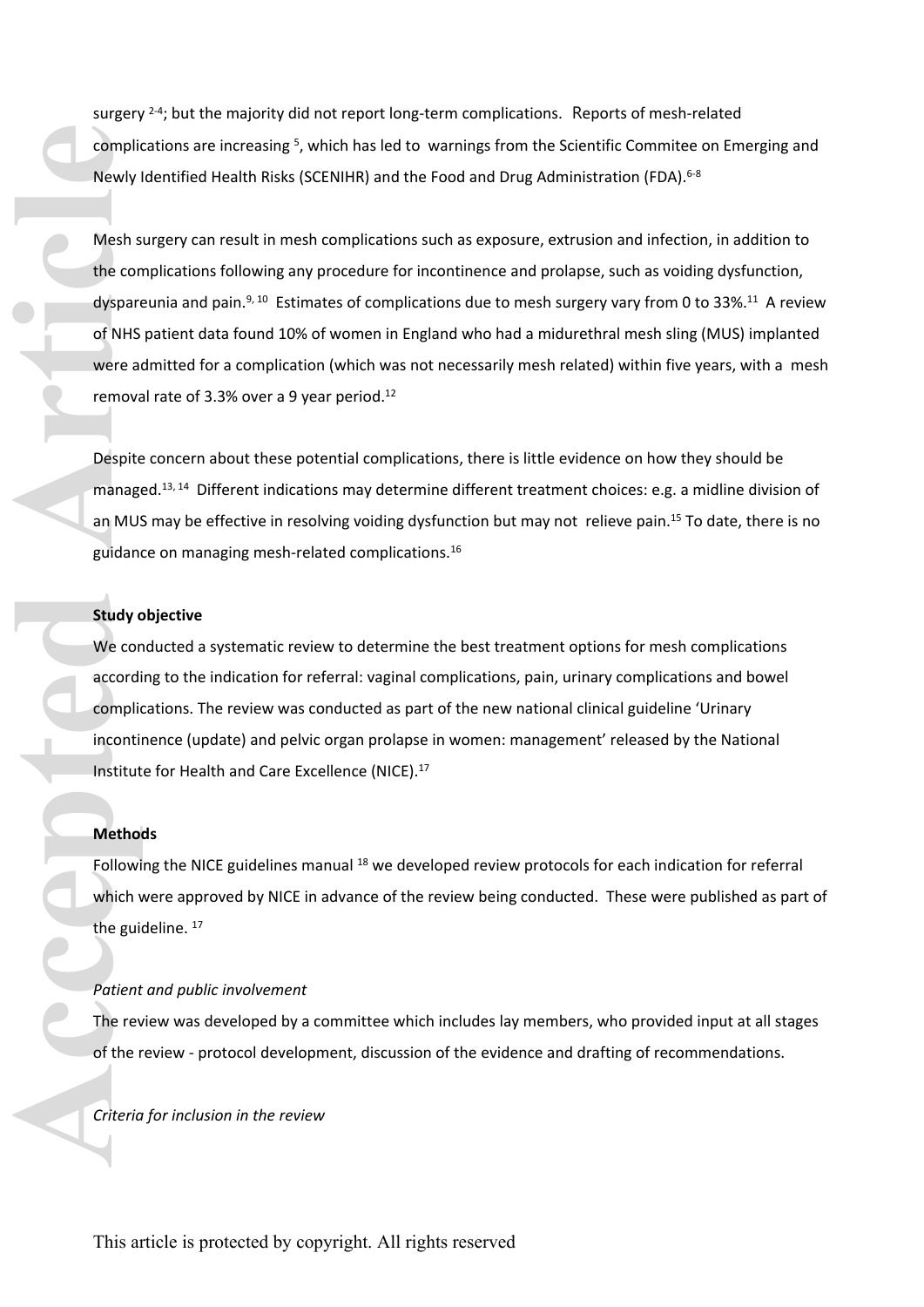# *Population*

Only studies with women aged 18 years or older, who were experiencing complications - vaginal (e.g. exposure, extrusion and mesh infection), pain (e.g. sexual dysfunction/dyspareunia), urinary, or bowel symptoms - following mesh surgery for SUI, POP or both, were included.

### *Types of studies*

RCT, cohort studies and case series were considered for inclusion with the latter two required to have a minimum of 50 participants. Case series were included only if no comparative data were available.

#### *Types of interventions*

Relevant interventions included: partial or complete removal of mesh (vaginal, abdominal or laparoscopic), mesh trimming, vaginal oestrogen, antibiotics (systemic or local), pus drainage, vaginal dilation, vaginal reconstruction, vaginoplasty, pain management (including psychosexual counselling, local anaesthetic, physiotherapy, analgesia, and botulinum toxin), transurethral excision, and mesh division.

#### *Outcomes*

Relevant outcomes were: bowel complications, continued or repeated exposure/extrusion/infection, continued or repeat sexual dysfunction, health-related quality of life (HRQOL) , intraoperative complications (severe bleeding, requiring blood transfusion, and internal organ injury), long term complications (pain, mesh exposure or extrusion, de novo overactive bladder and sexual dysfunction), satisfaction, recurrence, and repeat surgery. No relevant core outcome set currently exists for mesh revision surgery; therefore outcomes were selected according to known reported complications. Only studies with women aged 18 years or older, who were exerpance, extrusion and mesh infection), pain (e.g. sexual dysformations -following mesh surgery for SUI, POP or both, were exposure, extrusion and mesh infection),

### *Exclusion criteria*

Studies only reporting rates of complications following mesh surgery were excluded, as were those that only described management of complications. Studies not published in the English language were excluded.

#### *Search strategy*

Search strategies were developed for each indication (Appendix S1) and included medical subject headings and free text terms based on the eligibility criteria. The search was conducted on Embase Classic + Embase (1947 onwards), Ovid MedLINE (R) In-process & Other Non-Indexed Citations and Ovid MedLINE(R) (1946 onwards) and the Cochrane Library via Wiley Online. The dates of the searches for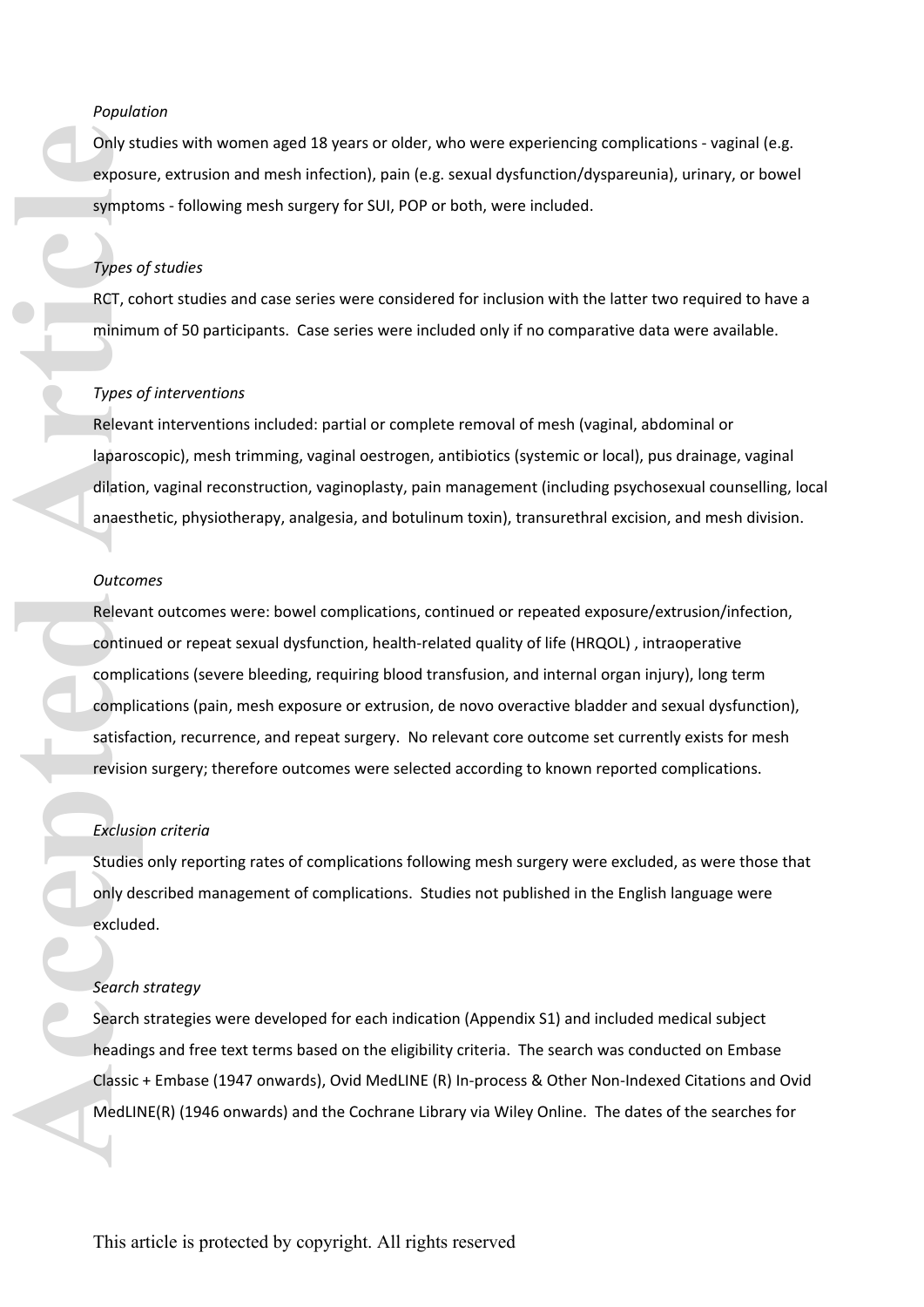each indication were: urinary complications 20<sup>th</sup> September 2017, vaginal complications 30<sup>th</sup> November 2017, sexual dysfunction and pain complications 22<sup>nd</sup> November 2017, and bowel complications 26<sup>th</sup> March 2018.

## *Study selection*

Retrieved titles and abstracts were imported into the National Guideline Alliance (NGA) in-house database. Initial screening of titles and abstracts was conducted by one reviewer; a ten percent random sample was then screened by a second reviewer. Full texts of potentially relevant articles were obtained and independently screened by two reviewers. Any disagreements were resolved by discussion to reach a consensus between the two reviewers. When they were unable to reach consensus, a third reviewer arbitrated. 2017, sexual dys<br>
March 2018.<br> *Study selection*<br>
Retrieved titles<br>
database. Initia<br>
sample was then<br>
and independer<br>
consensus betw<br>
arbitrated.<br> *Study synthesis*<br>
Characteristics are<br>
reviewer checkii<br>
included studies

### *Study synthesis*

Characteristics and outcome data of the included studies were extracted by one reviewer, with a second reviewer checking all data for accuracy and completeness. Due to the heterogeneous nature of the included studies, a narrative synthesis of the results was conducted.

#### *Validity assessment*

The Cochrane ROBINS-I checklist was used to assess the risk of bias of observational studies,<sup>19</sup> on seven domains: confounding bias, participant selection bias, intervention classification, bias due to deviations from intended interventions, missing data bias, outcome measurement bias, and reporting bias. The tool was applied to each study by two review authors working independently, justification for judgements were recorded, and any discrepancies were resolved by discussion.

# **Results**

After removing duplicates, the search strategy returned 6,443 potentially eligible articles. Abstract and title screening identified 184 full-text articles, of which twenty-four studies met the inclusion criteria and were included. Details are presented in the PRISMA flow diagram including reasons for exclusion (Figure 1.).

*Study characteristics* Included studies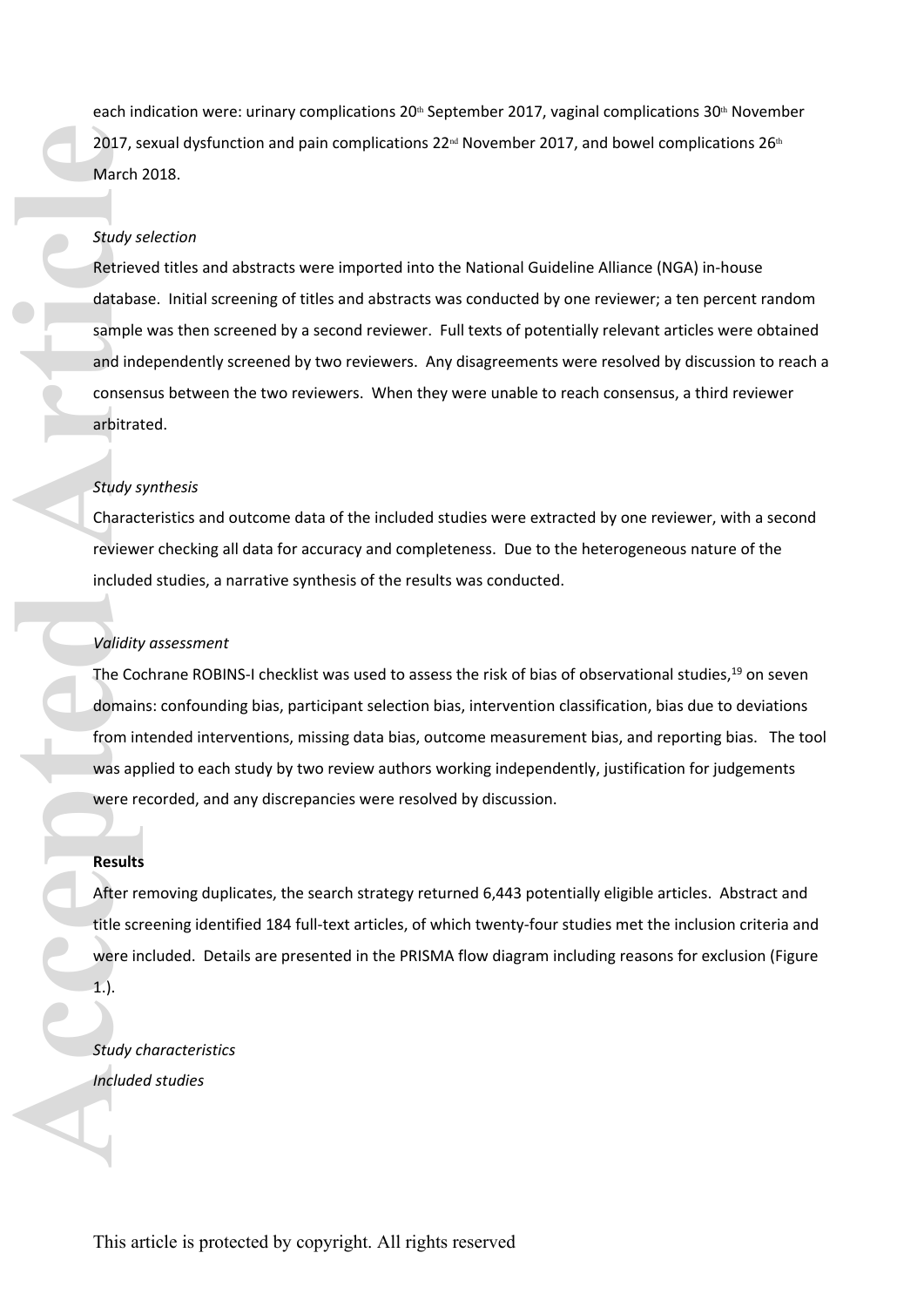Characteristics of included studies and a summary of outcomes comparing complete to partial mesh removal are presented in Table S1 and Table S2, respectively. One study reviewed a prospectivelycollected database <sup>20</sup>, while all other studies were retrospective; seventeen studies were conducted in the USA, three each in Germany  $21-23$  and France  $24-26$ , and one in Taiwan  $27$ . Five studies  $15$ , 16, 25, 28, 29 provided comparative data.

Three studies concerned women specifically referred for pain, 15, 20, 30 two referred for vaginal complications<sup>15, 27</sup> and one for those referred for urinary complications.<sup>31</sup> No studies in women who were referred specifically because of bowel complications were identified. Nineteen studies examined the general management of mesh complications, most reporting the range of indications women presented with.

Only four studies specified that women underwent initial mesh surgery for POP<sup>14, 16, 23, 32</sup> and eight specified that initial mesh surgery was for SUI<sup>15, 21, 26, 28, 29, 31, 33, 34</sup>. The remaining studies included women who had initial mesh surgery for POP and/or SUI; but did not report outcomes separately for these women. Also, they did not all report the same outcomes; therefore, the data could not be combined. None of the included studies provided data on the use of oestrogen or alternative therapies. inconduate presentee in Table 51 and Table 52, respectively. One study reviewed a prospectively collected database <sup>2</sup>: while all cohemics turble tosts, where sconfides with the study, the exact in Germany <sup>3243</sup> and Franc

#### *Quality of the evidence*

All included studies were assessed using the ROBINS-I tool <sup>19</sup> and all were considered as being at serious risk of bias overall (Appendix S2).

#### *Outcome data*

### *Indication for referral – Pain*

Three studies <sup>15, 20, 30</sup> included women who had been referred for mesh revision surgery because of pain. One provided comparative data <sup>15</sup> and found no significant difference in postoperative SUI, pain, or urge between complete and partial removal after six weeks. At 29 weeks follow up, women who had complete rather than partial mesh removal were at increased risk of having SUI symptoms (65.4% versus 28.6%, respectively, p=0.01) and of having repeat SUI surgery (37.2% versus 14.3%, respectively, p=0.09).<sup>15</sup>

Overall, mesh removal appears to improve pain outcomes for women following partial or complete removal, with resolution of pain reported at 29 weeks by 72% and 76% of women respectively.<sup>15</sup> When assessed by initial mesh procedure, more women reported being pain-free following sub-urethral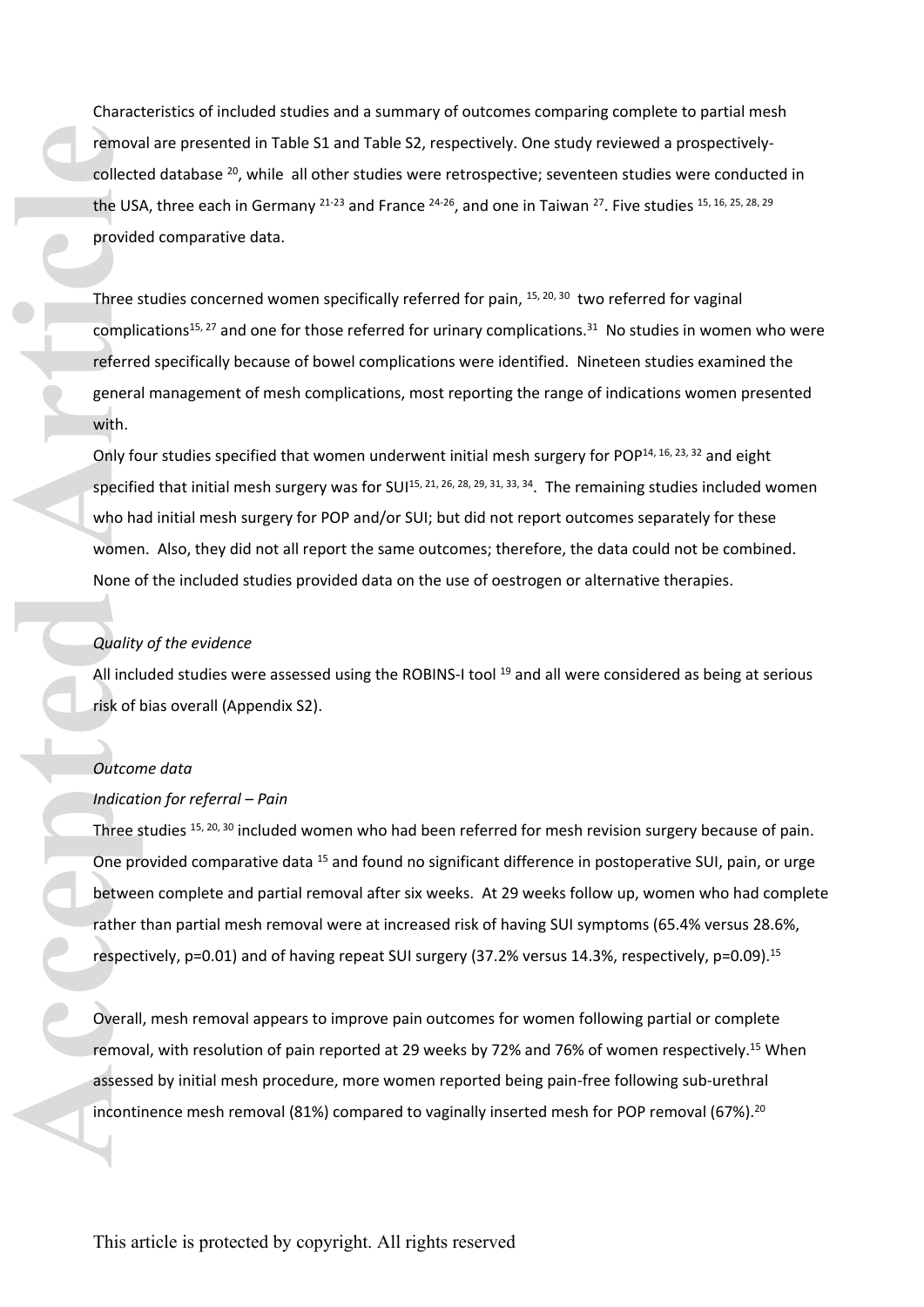Persistent pain following mesh revision was reported by 11.4% of women in this study. In another study, at 12 months follow up 72.5% of women reported some pain improvement following mesh revision surgery, 19.3% no change, and 8.2% a worsening of pain.<sup>30</sup>

### *Indication for referral – vaginal complications*

Two studies <sup>15, 27</sup> included women who had been referred for vaginal complications. One compared complete to partial mesh removal in women who had mesh for incontinence. At 29 weeks follow up, more women who had complete mesh removal required SUI reoperation (43.8% versus 8.3%, respectively, p=0.02).<sup>15</sup> No differences in postoperative SUI, pain, or de novo urgency were reported. The second study <sup>27</sup> reported that 16.7% of women had recurrent mesh exposure after mesh revision surgery, all requiring a second surgical revision procedure.

### *Indication for referral – urinary complications*

One study included women who had been referred for urinary complications (voiding symptoms), and had initially undergone synthetic midurethral mesh for SUI.<sup>31</sup> Following mesh revision surgery, 23.5% and 78.9% of women had complete resolution of urge urinary incontinence and of obstructive voiding symptoms respectively. However, de novo urge incontinence and de novo SUI developed in, respectively, 43.6% and 35.5% of women, with only 22.2% of women reporting that they were satisfied or very satisfied with their initial midurethral mesh procedure.<sup>31</sup>

### *Indication for referral – unclear/multiple indicators*

Nineteen studies reported outcomes following mesh revision surgery, although they did report them according to the specific indication for referral. Three compared complete to partial mesh removal,<sup>14, 16,</sup>  $25$  one compared complete removal to segment excision<sup>29</sup>, and one compared mesh division to mesh excision. <sup>28</sup>

### *Comparative studies*

One study, with a mixed cohort of women (initial mesh surgery for either incontinence or prolapse)<sup>25</sup> found that more women had recurrent SUI and recurrent cystocele following complete mesh removal compared to partial removal, but this was not statistically significant. Another study, including women all who had initial mesh surgery for incontinence, did not find a difference in incontinence outcomes following complete mesh removal and mesh excision; 36.7% of women in this study required a second at 12 months follow up 72<br>surgery, 19.3% no change,<br>*Indication for referral – va*<br>Two studies <sup>15, 27</sup> included<br>complete to partial mesh<br>more women who had con<br>respectively, p=0.02).<sup>15</sup> Ni<br>second study <sup>27</sup> reported t<br>ai incontinence procedure.<sup>29</sup> A third study in women who had originally undergone mesh for SUI reported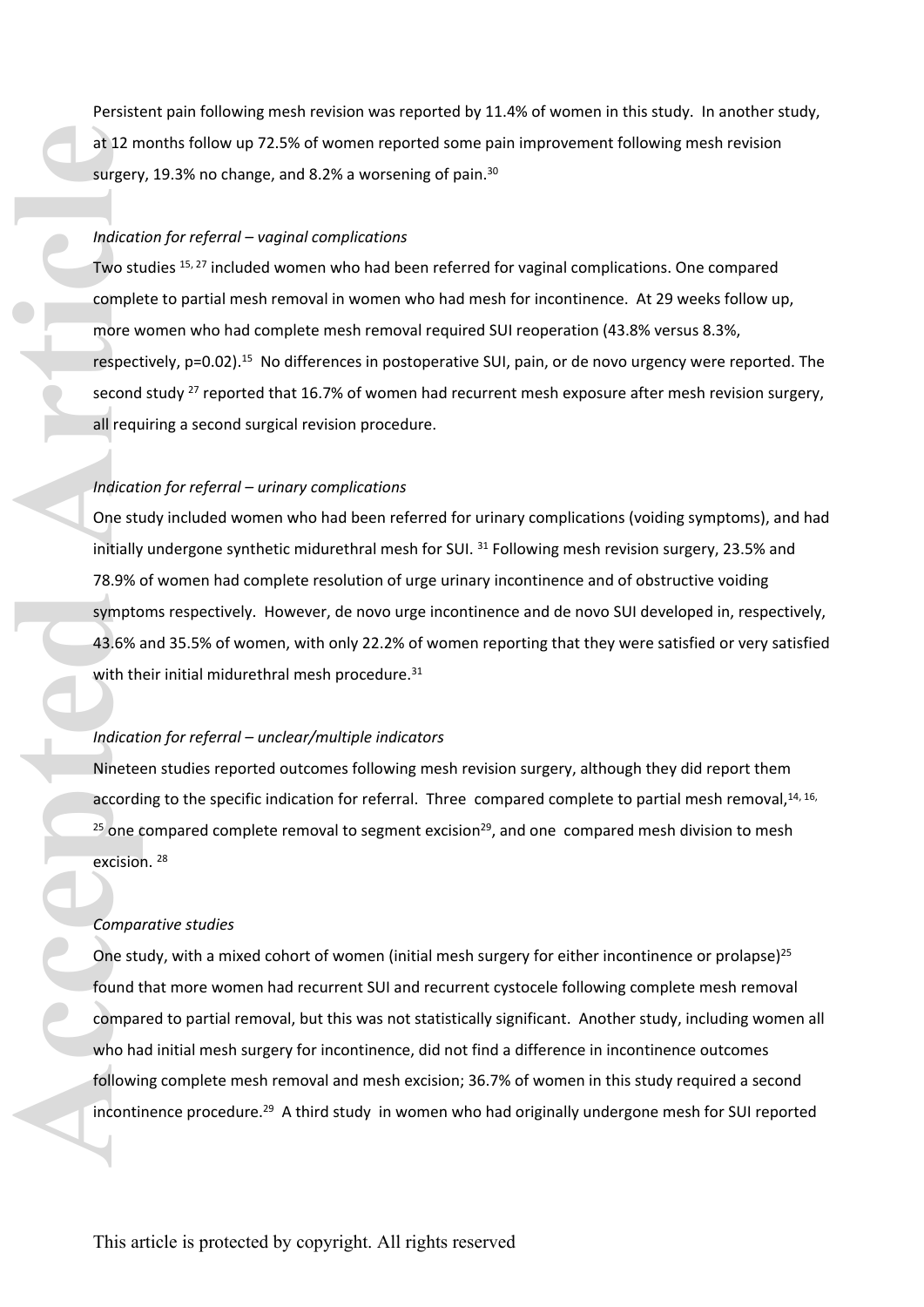that, compared to mesh division, mesh excision resulted in significantly more women experiencing recurrent SUI symptoms (56.1% versus 13%, respectively, p =0.02) and having a reoperation for SUI (28.1% versus 4.4%, respectively, p=0.002).<sup>28</sup>

One study reported no significant difference in pain resolution between women who had complete compared to partial mesh removal (58.1% versus 70.1%, respectively, p=0.4).<sup>14</sup> Overall, complete resolution of presenting symptoms was reported in 51.1% of women who had mesh removal surgery. However, 30% of women who had dyspareunia before revision surgery reported that it persisted at follow  $up.<sup>14</sup>$ 

Only one study reported HRQOL,<sup>16</sup> with a statistically significant improvement in the SF-12 mental composite score reported by women who had complete mesh removal compared to those who had partial removal. No other differences were reported in HRQOL as assessed by other scales (SF-12 physical composite score, Pelvic Floor Distress Inventory 20 (PFDI-20), Pelvic Organ Prolapse Distress Inventory 6 (POPDI-6), Colorectal-Anal Distress Inventory 8 (CRADI-8) or Urinary Distress Inventory 6 (UDI-6) questionnaires).<sup>16</sup> recurrent Stil symptoms (56.1% wersus 13%, respectively, p=0.02) and having a recoperation<br>
(28.1% versus 4.4%, respectively, p=0.002).<sup>18</sup><br>
One study reported no significant difference in pain resolution between women who

## *Non-comparative studies*

### *Improvement in overall symptoms*

Five studies  $^{14, 23, 24, 35, 36}$  reported an overall change in symptoms following mesh revision surgery, with the number of women experiencing symptom resolution varying from 24%  $35$  to 80%  $24$ . One reported that 80% of women who had mesh revision surgery experienced some symptom improvement as measured by the Global Sense questionnaire. <sup>36</sup>

### *Pain*

Ten studies reported on pain outcomes following mesh revision surgery. The number of women reporting complete or significant pain resolution ranged from 19%, <sup>35</sup> 36.2% <sup>33</sup> to 97.5% <sup>21</sup> and 100% <sup>26</sup>; one reported that 78% of women experienced some improvements in pain.<sup>36</sup>

Residual or persistent pain was reported as 12% in two studies, <sup>24, 37</sup> 7.6% in one study (which included dyspareunia),  $^{22}$  and 24.1% in another.<sup>23</sup> One study reported that 23% of women reported no change in pain after revision surgery, with 51.5% of the total sample reporting pain (abdominal, buttock, leg, pelvic,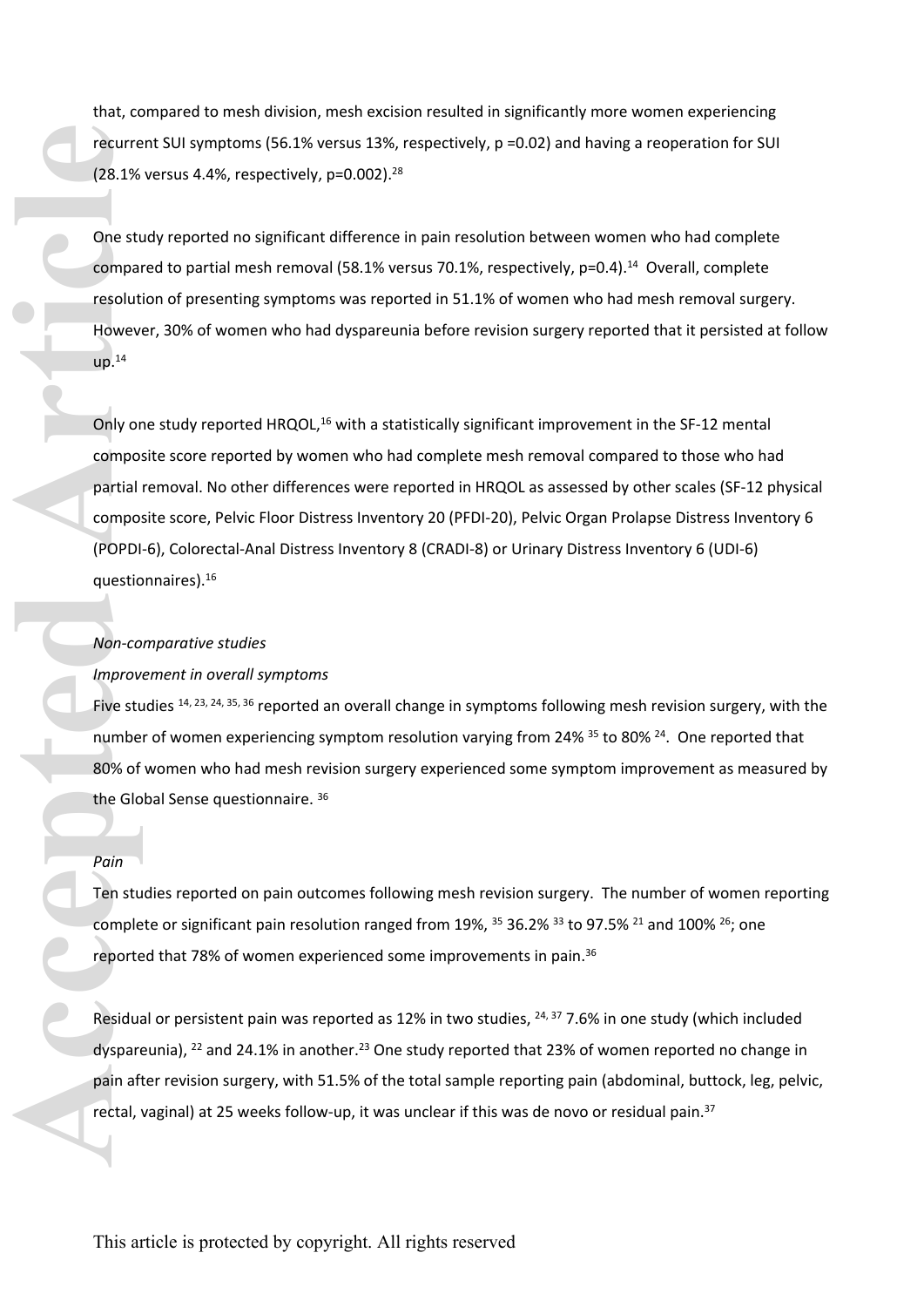# *Dyspareunia*

Seven studies reported dyspareunia following mesh revision surgery. Improvement in dyspareunia was reported in 60% and 86% of women in two studies.<sup>35, 38</sup> Following mesh revision surgery, one study reported a significant improvement in dyspareunia (p=0.034),<sup>38</sup> and significantly reduced Pelvic Floor Impact Questionnaire (PFIQ) scores following mesh revision (p=0.02); one study reported dyspareunia was much or a little better in 44.9% of women<sup>33</sup>; one study reported 30% of women had persistent dyspareunia following mesh revision; <sup>25</sup> and one study reported 32.2% of women had dyspareunia, but it was unclear if this was de novo or persistent.<sup>37</sup> Only one study reported on de novo dyspareunia following mesh revision, and this was only reported by one woman.<sup>21</sup> Dyspareunia<br>
Seven studies reported dyspareunia following mesh revisio<br>
reported in 60% and 86% of women in two studies.<sup>33,38</sup><br>
reported a significant improvement in dyspareunia (p=0.0)<br>
frepact Questionnaire (PFQ) scores

## *Satisfaction*

Two studies reported on women's satisfaction of mesh revision surgery: 64% of women were 'satisfied' in one study,<sup>33</sup> while 46% of women were 'satisfied', 'pleased' or 'delighted' in another  $36$ .

## *Quality of Life*

Two studies reported on quality of life: one study found that women who rated their quality of life as 'terrible' reduced from 48% before revision surgery to 20% ( $p \le 0.05$ ) after;<sup>35</sup> one study found significant improvements six months after revision surgery on PFDI and PFIQ scores (p=0.004 and 0.002, respectively).<sup>32</sup>

## *Stress urinary incontinence*

Rates of de novo SUI ranged from 5% to 26% after mesh revision surgery.<sup>21, 34, 35</sup> One study reported de novo SUI as 11%, 18% and 19% respectively, following midurethral mesh removal, transvaginal mesh removal, and mesh removal for both procedures respectively;<sup>37</sup> One study reported 52% of women had recurrent SUI following revision surgery;<sup>26</sup> one study reported that SUI increased from 59% prior to mesh revision surgery to 83% after mesh revision surgery;<sup>21</sup> one study reported 7.1% of women had persistent  $SU<sub>1</sub><sup>34</sup>$  whilst one study reported 58.1% of women experienced SUI resolution<sup>35</sup> and one study found no change in SUI scores (as measured by the UDI scale). <sup>36</sup>

### *Urge urinary incontinence*

Urinary urge incontinence (UUI) was reported in various ways across studies: One study reported de novo UUI rates according to the type of initial mesh procedure; reported as midurethral mesh removal (18%),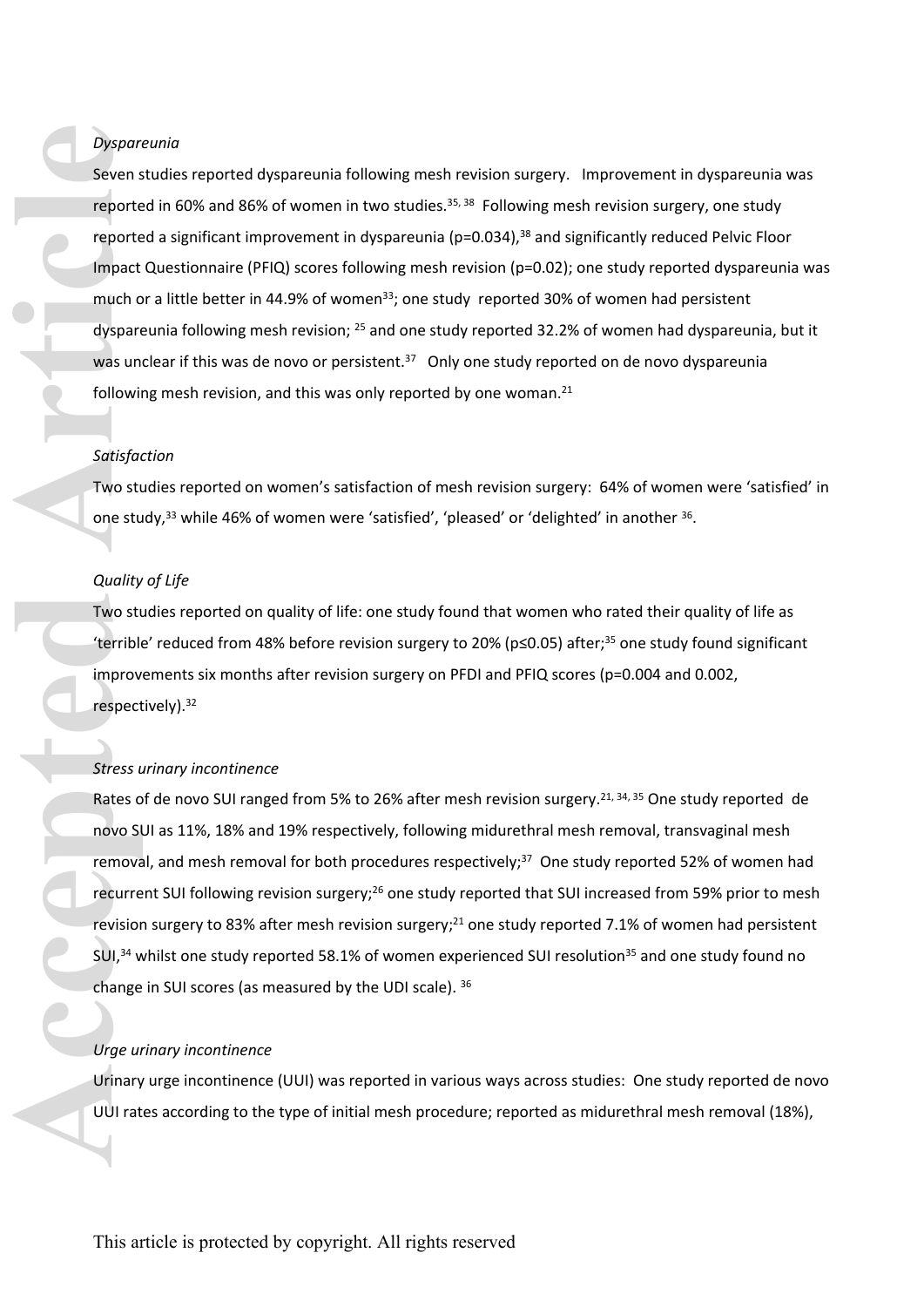transvaginal mesh removal (15%) and mesh removal for both procedures (25%) of women with de novo UUI.<sup>37</sup> Another study reported a de novo UUI rate of 63% (although this data was only from women who had returned for follow up). When the UUI rate was calculated from the whole cohort, this was 21.2% <sup>22</sup>; one study reported 1% of women had de novo UUI,<sup>32</sup> whilst 6.1% had persistent UUI.<sup>34</sup> Resolution of UUI was reported in 36.4% of women in one study. Two studies 33, 36 reported no change in UUI (as measured by the MESA score or UDI scores).

## *Mesh exposure*

Two studies reported on mesh exposure or extrusion following mesh revision surgery: One reported 9% of women had persistent mesh exposure after surgery,<sup>23</sup> while the other study reported only one case of mesh exposure.<sup>22</sup>

### *Repeat mesh revision procedures*

Studies did not consistently report the number of procedures received by women nor what additional mesh revision procedures were performed. One study reported that 11% of women had repeat revision surgery, with 50% of the whole sample needing some additional treatment; <sup>39</sup> one study reported that 20% of women required more than two repeat interventions for mesh complications.<sup>40</sup> A further study, reported that 16.6% of women had one or more additional treatments for pain after mesh removal.<sup>36</sup> These studies all included women having revision surgery following incontinence mesh procedures or mesh for POP. **IDUI.**<sup>37</sup> Another study report<br>
had returned for follow up).<br>
one study reported 1% of words<br>
was reported in 36.4% of words<br>
by the MESA score or UDI sco<br>
Mesh exposure<br>
Two studies reported on meer<br>
of women had persis

One study reported that 30% of women had already undergone treatment for mesh complications, indicating that these women needed at least one or more mesh revisions.<sup>23</sup> Another reported that 29.3% of women required repeat mesh excision <sup>35</sup>. In these two studies women had all had initial mesh surgery to treat prolapse. One study, where all women initially had mesh for incontinence showed 20.5% of women had multiple procedures for mesh revision.<sup>29</sup>

### *Recurrent POP*

Four studies reported the recurrent POP rate after mesh revision surgery, ranging from 3.7% to 16%.<sup>23, 32,</sup> 35, 39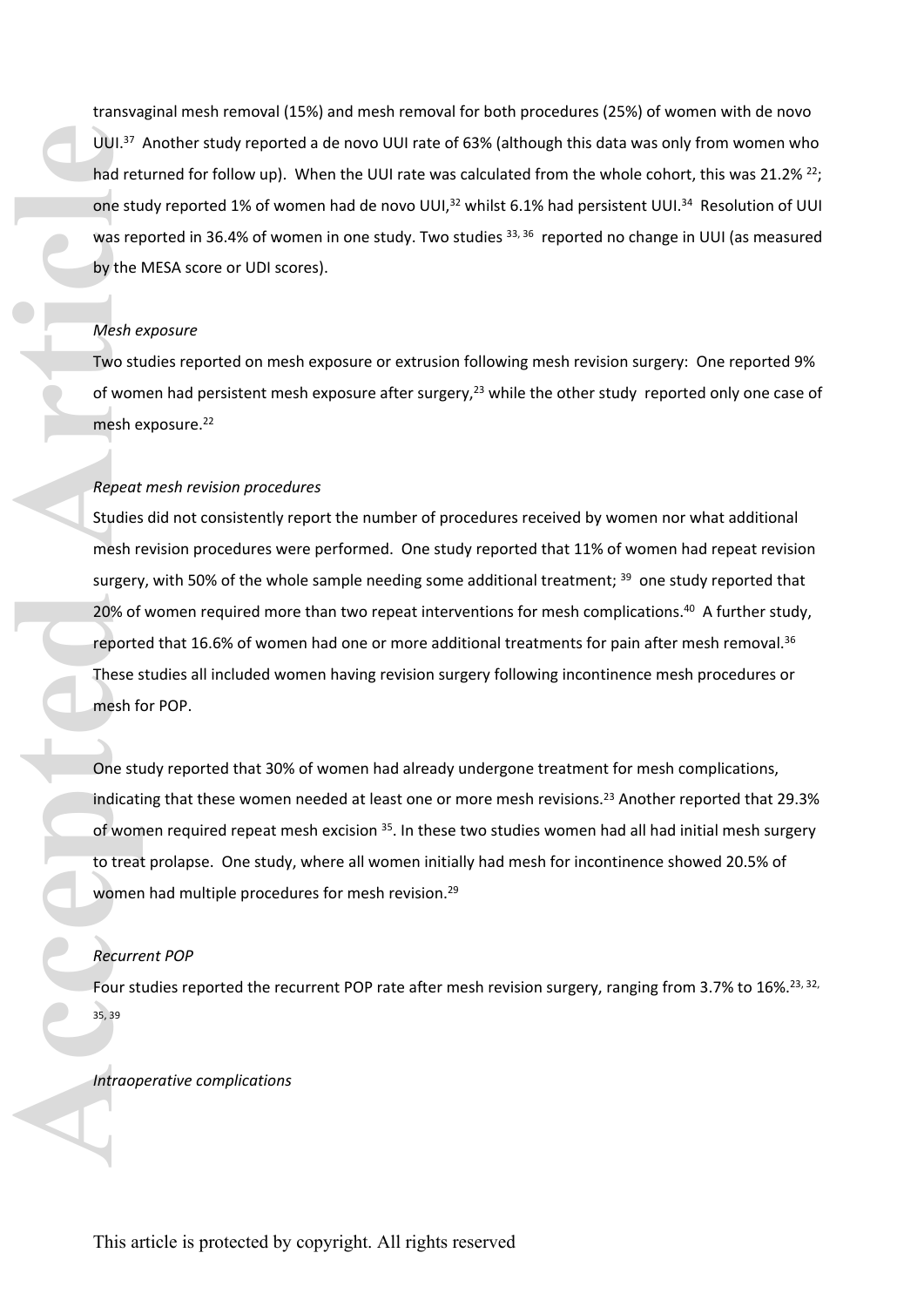Studies did not consistently report adverse events due to mesh revision surgery. The available data suggests that the injury rate is low, with all studies reporting rates less than 4% for bladder, urethra or bowel injury during surgery  $16$ ,  $21$ ,  $24$ ,  $25$ ,  $32$ ,  $35$ ,  $37$ ,  $39$ ; the injury rate in half of these studies was 1% or less.  $21$ ,  $24$ ,  $31, 32, 35$  One study reported that 3% of women required a blood transfusion during surgery.<sup>39</sup>

### **Discussion**

#### *Main finding*

Overall, this review shows that there is little evidence on the effective management of mesh complications. The majority of studies did not specify the indicator for referral, studies pooled outcomes across all revision surgery procedures, and few compared different management strategies. The very low quality of the evidence therefore made it difficult to draw firm conclusions, or to provide strong recommendations for how mesh-related complications should be managed.

## *Strengths and Limitations*

This review describes a body of evidence not previously synthesised. We used robust methodology, including an inclusive search strategy encompassing multiple databases; however, as this review was conducted as part of the recently published NICE guideline, more research may have since been published.

We have fully described the included studies and extracted data on a range of complications. The main limitation is the inclusion of low quality evidence: the majority of studies were not comparative in design, did not examine treatments according to complication type, and did not compare outcomes according to different management strategies. Interpretation of the evidence is therefore difficult. Also we found no studies that included women specifically referred for bowel complications or that provided data on conservative treatments. Finally, the majority of studies did not report outcomes according to the indication for referral, essential information for determining the effective management of complications. **Examples 1998**<br> **Accepted Articles 31, 32, 35 (Discuss Main fi**<br> **Accepted Articles Articles 1999**<br> **Accepted Articles 1999**<br> **Conserved Articles 1999**<br> **Conserved Articles 1999**<br> **Conserved Articles 2008**<br> **Conserved Art** 

### *Interpretation of results*

Due to the paucity of data, reliable estimates of the effect sizes of the different revision procedures are not possible and so a narrative synthesis was presented. Although the included studies provided data on women who had received treatment for mesh complications, various mesh products were used in the initial surgery (SUI, POP or both) and the complications associated with them varied considerably.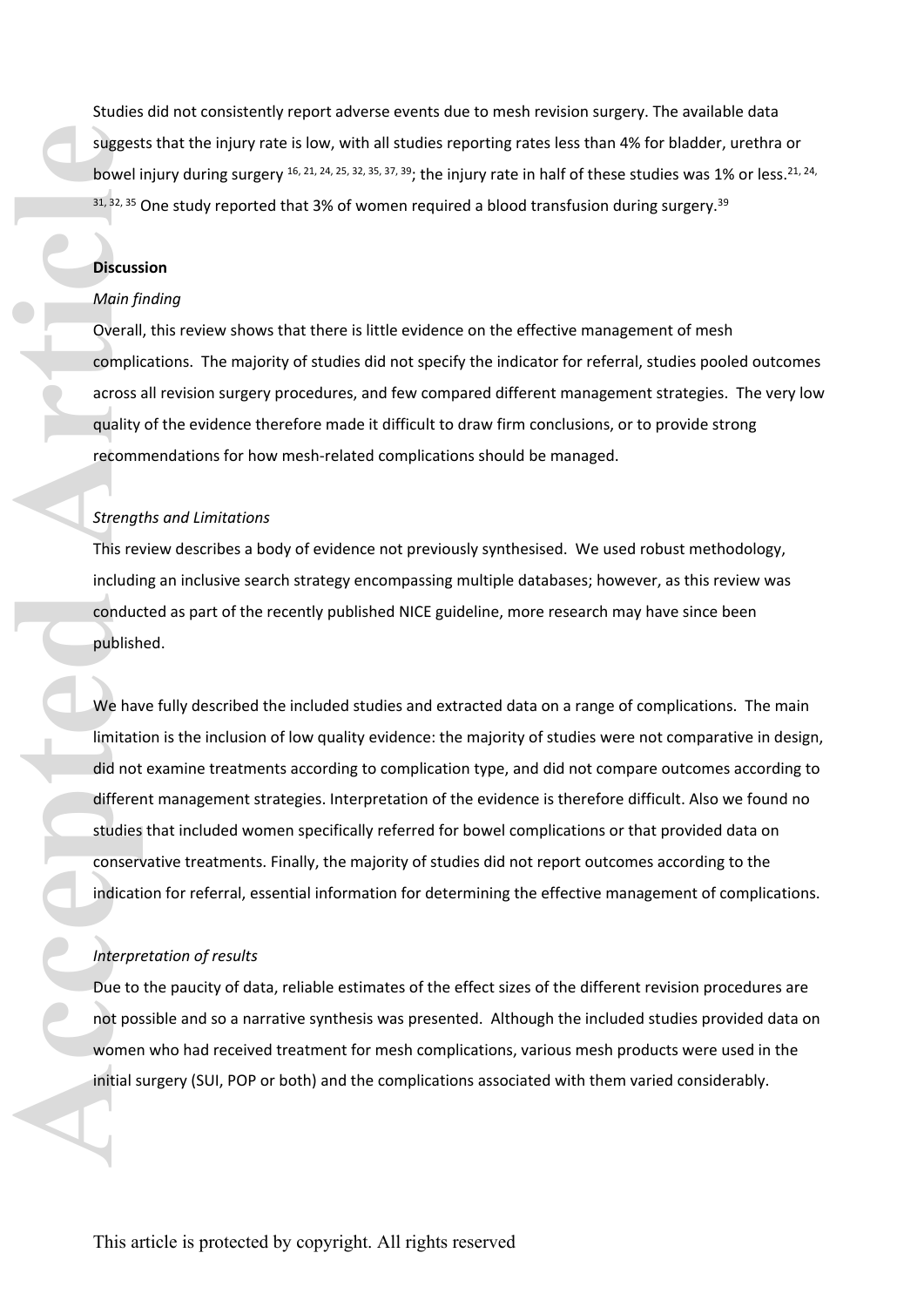Few of the included studies directly compared complete mesh removal with partial removal. However, the evidence suggests that complete rather than partial mesh removal results in an increased risk of experiencing recurrent urinary complications, and this was shown in studies where women had originally had mesh surgery for SUI or POP.<sup>15, 25, 31</sup>

This review found that mesh removal surgery can resolve complications associated with mesh surgery for SUI and/or POP. However, the reported success rate varies widely; for example mesh removal resulted in between 19% and 100% of women experiencing pain resolution across studies. After removal, some women may have persistent problems, develop de novo complications, or need additional surgery for complications arising from the revision surgery itself.

### **Conclusion**

The current evidence is not sufficient to support strong recommendations on how mesh complications should be managed in women who have had mesh surgery for SUI, POP or both.

The review shows that women can present with more than one mesh-related complication and may have persistent symptoms after mesh removal surgery. Given the variety of these persisting symptoms, input from a range of professionals is likely to be required. Therefore, as recommended in the updated NICE guideline, women who are considering mesh revision surgery should be given the opportunity to discuss their case with the relevant specialist multidisciplinary teams.<sup>17</sup>

### *Practical recommendations*

Clinicians should discuss the different treatment options with a woman who is experiencing complications associated with mesh. She should be informed that:

- surgery to remove mesh may not relieve symptoms and may lead to further complications
- **•** urinary incontinence or prolapse can recur
- removing part of the mesh may be as effective as complete removal.

Health care professionals should refer to the published NICE guideline for full recommendations on management of mesh complications. Furthermore, because of safety concerns associated with mesh products, robust data on the effective management of mesh-related complications is required and a national registry to collect data is needed to provide both accurate estimates of complication rates and effective management strategies. *Research redinate and the evidence suggests that experiencing recurrent urin*<br> *Research review found that mess*<br> *Research 29% and 100% of women may have persisten complications arising from t<br> Conclusion<br>
<i>Re* current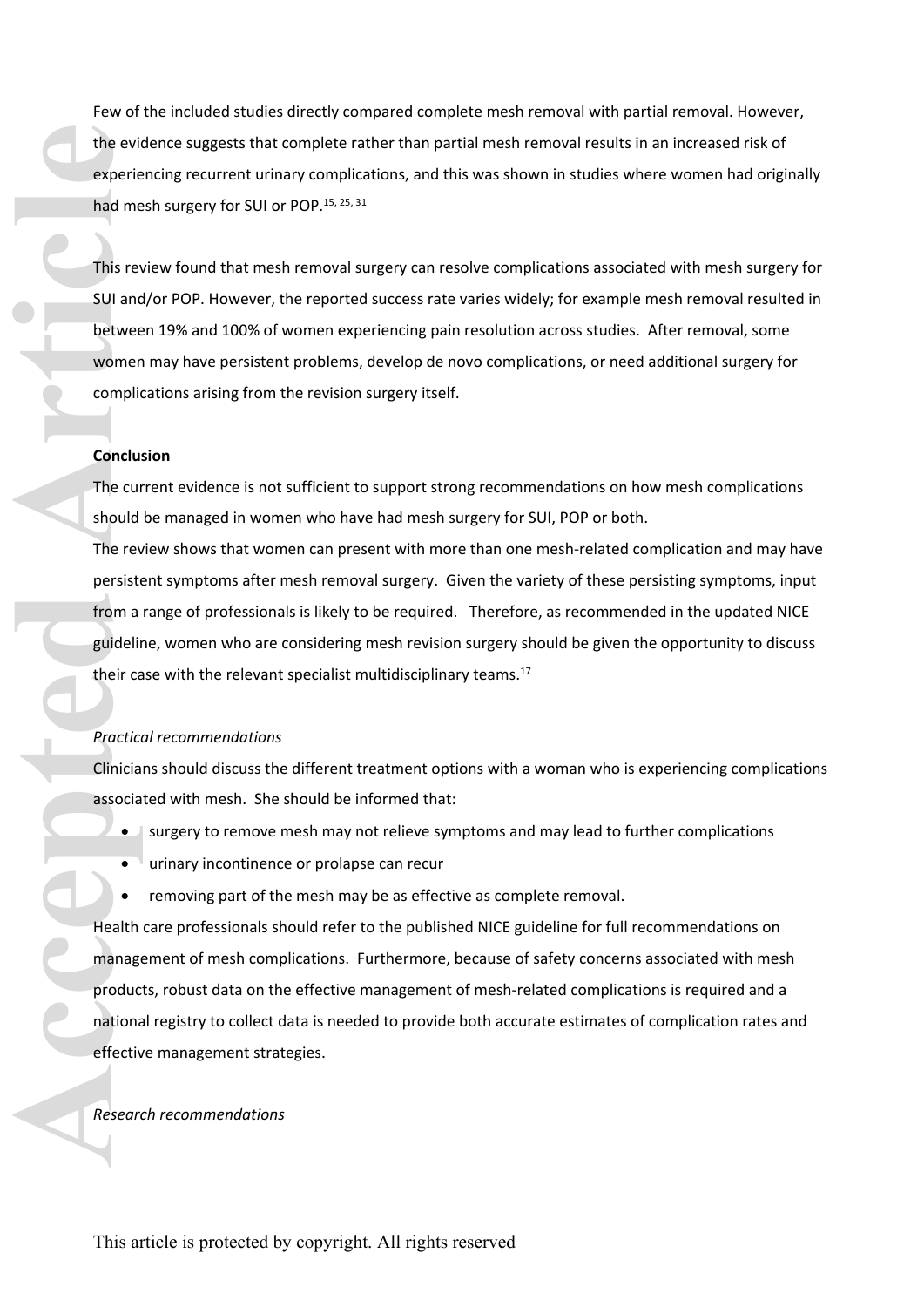The review highlights the lack of high quality evidence on the effective management of mesh complications following mesh surgery for SUI, POP, or both. Evidence on how to best manage mesh related complications is urgently required; robustly conducted cohort studies, and ethically sound RCTs should be developed to determine effective management strategies for the different complications which women present with.

### **Acknowledgments**

We thank the Guideline Committee for the NICE guideline on 'Urinary incontinence and pelvic organ prolapse in women: management' (Fergus Macbeth, Karen Ward, Rohna Kearney, Carmel Ramage, Catherine Heffernan, Doreen McClurg, Jacqueline Emkes, , Kate Welford, Lucy Ryan, Polly Harris, Suzanne Biers, Vikky Morris). We also thank co-opted Guideline Committee members including Carol Paton, James Stephenson, Sarah Love Jones, and Steven Brown; and also Charlotte Mahoney (Clinical Fellow), Melanie Davies (NGA Clinical Advisor), and Steve Pilling (NGA Clinical Advisor). The method of the manner of the manner of the manner of the manuscript and approach the manner of the manner of the manner of the manner of the manner of the manner of the manner of the manner of the manner of the manner o

# **Disclosure of interest**

PC, LF, FW, VDN, EH, CA and FM have nothing to declare

KW Chair of British Society of Gynaecologists Training committee. Grant holder of FUTURE study (Female Urgency, Trial of Urodynamics as Routine Evaluation) 15/150/05 funded by NIHR. Independent member of study steering committee: HS&DR project 14/70/162. Vice chair of UK Continence Society. Topic lead for Urinary Incontinence on the NICE guideline.

RK Topic lead for prolapse on the NICE guideline.

Completed disclosure of interest forms are available to view online as supporting information.

# **Contribution of authorship**

PC wrote the initial draft of the manuscript, conducted abstract and full text screening, conducted risk of bias assessment, and synthesised data.

LF, FW and CA conducted screening of abstracts and full texts. FW conducted risk of bias assessment, and FW contributed to synthesis of the data.

EH developed and carried out the search strategies.

FM, KW, RK provided clinical input, interpretation and clinical implications of the data

VDN provided oversight of the guideline and review development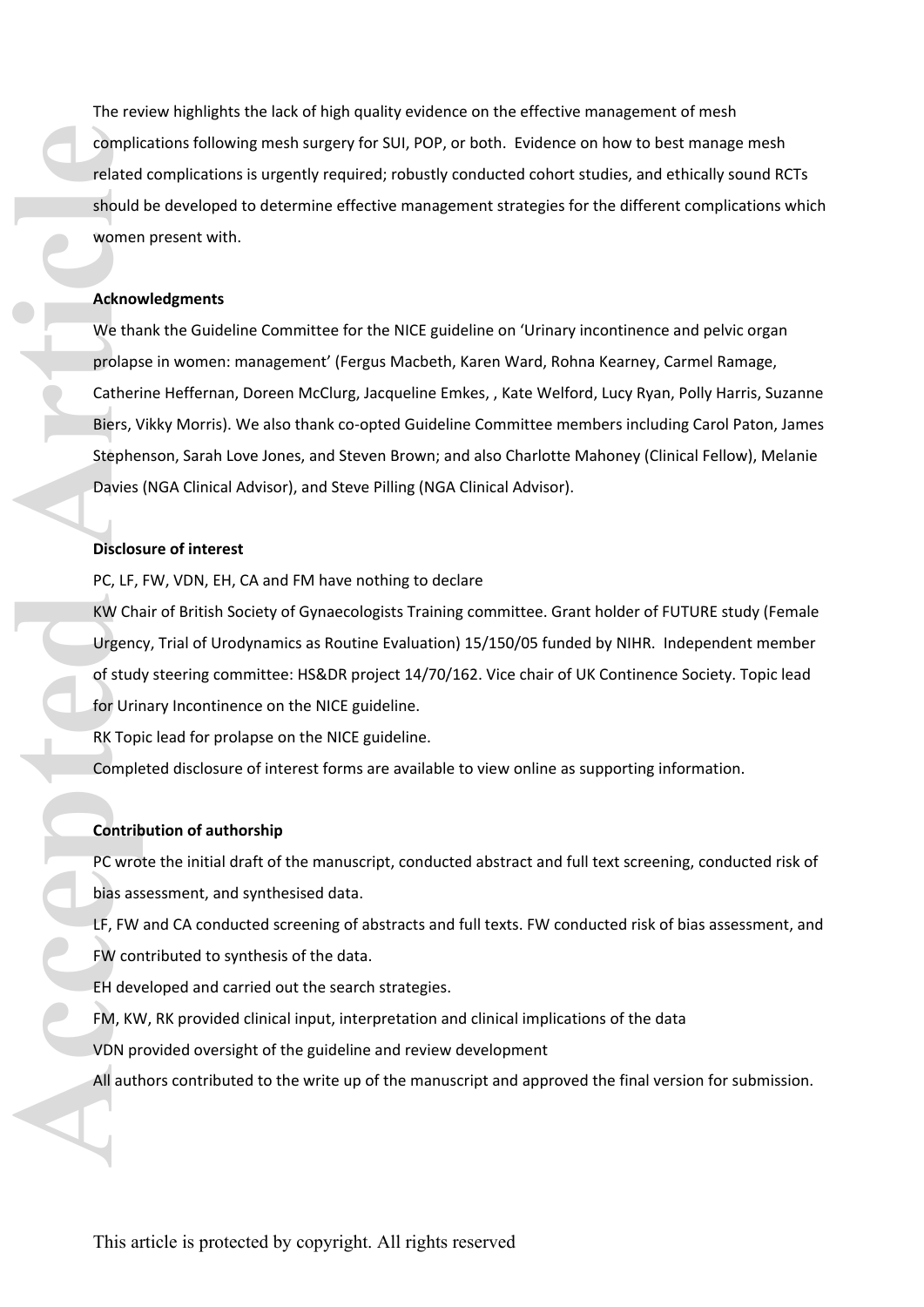# **Funding**

The guideline referred to in this article was produced by the National Guideline Alliance (NGA) at the Royal College of Obstetricians and Gynaecologists (RCOG) for the National Institute for Health and Care Excellence (NICE). The views expressed in this article are those of the authors and not necessarily those of RCOG, NGA or NICE." "National Institute for Health and Care Excellence (2019) 'Urinary incontinence (update) and pelvic organ prolapse in women: management' released by the National Institute for Health and Care Excellence. [https://www.nice.org.uk/guidance/NG123.](https://www.nice.org.uk/guidance/NG123)Available from: <https://www.nice.org.uk/guidance/NG123>. The guideline referred to in this article was produced by the National Guideline Alliance<br>
Royal College of Oststelticals and Gynecologietis (ROG) for the National Institute for<br>
Institute for the authors and one<br>
Institut

### **References**

1. Gornall J. How mesh became a four letter word. 2018; 363:k4137.

2. Ward K, Hilton P. Prospective multicentre randomised trial of tension-free vaginal tape and colposuspension as primary treatment for stress incontinence. 2002; 325:67.

3. Nieminen K, Hiltunen R, Takala T, Heiskanen E, Merikari M, Niemi K, et al. Outcomes after anterior vaginal wall repair with mesh: a randomized, controlled trial with a 3 year follow-up. American Journal of Obstetrics and Gynecology. 2010; 203:235.e1-.e8.

4. Withagen MIMD, Milani ALMD, den Boon JMD, Vervest HAMDP, Vierhout MEMDP. Trocar-Guided Mesh Compared With Conventional Vaginal Repair in Recurrent Prolapse: A Randomized Controlled Trial. Obstetrics & Gynecology. 2011; 117:242-50.

5. Abed H, Rahn DD, Lowenstein L, Balk EM, Clemons JL, Rogers RG, et al. Incidence and management of graft erosion, wound granulation, and dyspareunia following vaginal prolapse repair with graft materials: a systematic review. 2011; 22:789-98.

6. Scientific Commitee on Emergin and Newly Indetified Health Risks (SCENIHR). Opinion on The safety of surgical meshes used in urogynecological surgery. 2015 [cited 2019 18th March]; Available from: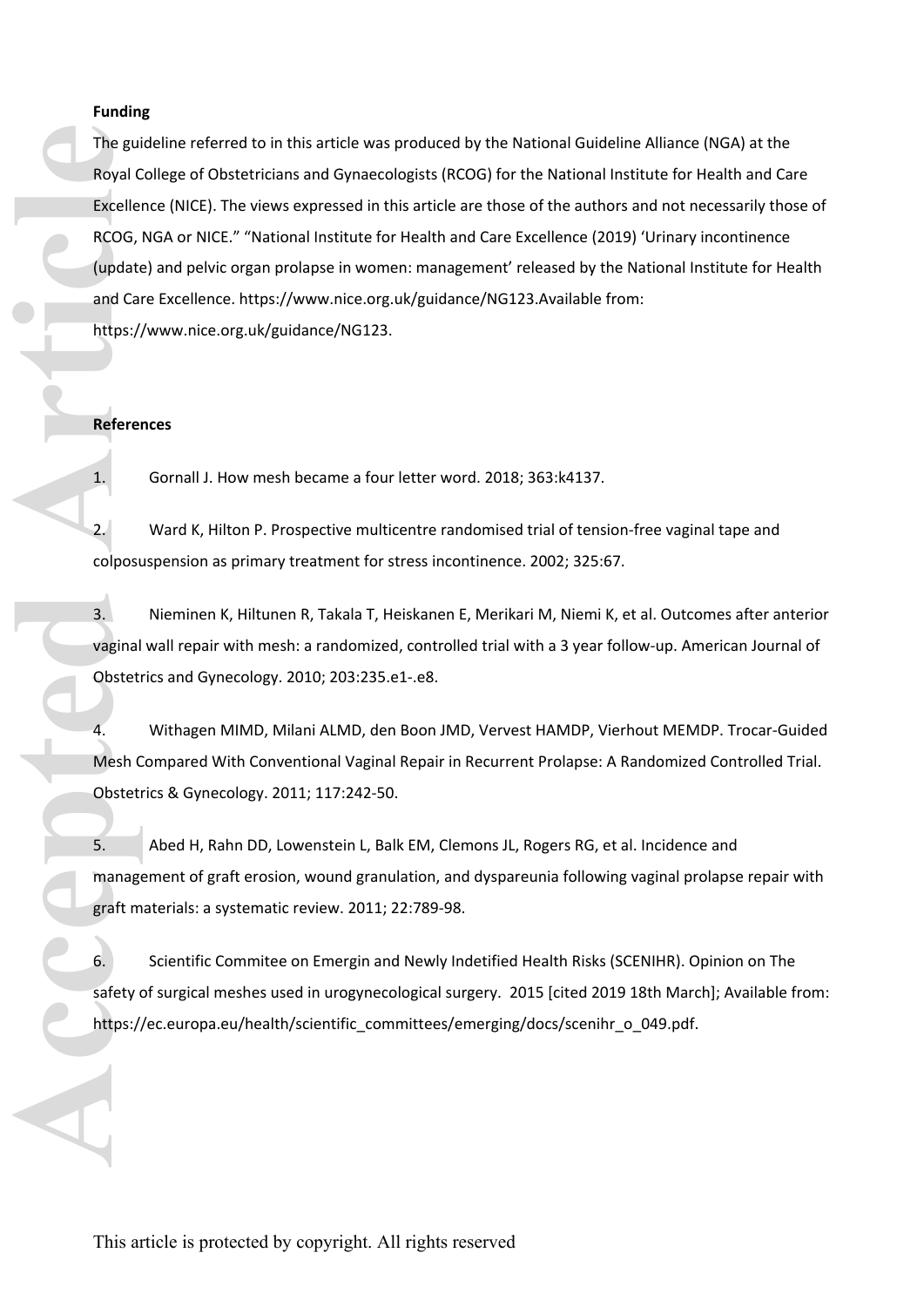7. U.S. Food and Drug Adminstration. FDA strengthens requirements for surgical mesh for the transvaginal repair of pelvic organ prolapse to address saftey risks. 2016 [cited 2019 18th March]; Available from:<https://www.fda.gov/newsevents/newsroom/pressannouncements/ucm479732.htm>.

8. Administration FUSFaD. FDA takes action to protect women's health, orders manufacturers of surgical mesh intended for transvaginal repair of pelvic organ prolapse to stop selling devices. 2019 [updated 16th April 2019; cited 2019 20th June]; Available from: [https://www.fda.gov/news](https://www.fda.gov/news-events/press-announcements/fda-takes-action-protect-womens-health-orders-manufacturers-surgical-mesh-intended-transvaginal)[events/press-announcements/fda-takes-action-protect-womens-health-orders-manufacturers-surgical](https://www.fda.gov/news-events/press-announcements/fda-takes-action-protect-womens-health-orders-manufacturers-surgical-mesh-intended-transvaginal)[mesh-intended-transvaginal.](https://www.fda.gov/news-events/press-announcements/fda-takes-action-protect-womens-health-orders-manufacturers-surgical-mesh-intended-transvaginal) transvagina<br>
Available fi<br> **Example 3.** Ad<br>
surgical me<br>
(updated 1<br>
events/pre<br>
mesh-inter<br>
9. Mc<br>
on Etiologi<br>
10. To<br>
surgery. Et<br>
11. Sh<sub>i</sub> manageme<br>
India. 2012<br>
12. Gu<br>
Mesh Sling<br>
Incontinen<br>
Incontinen<br>
Incontinen<br>

9. Mock S, Reynolds WS, Dmochowshi RR. Trans-Vaginal Mesh Revision: A Comprehensive Review on Etiologies and Management Strategies with Emphasis on Postoperative Pain Outcomes. 2014; 6:69-75.

10. Toozs-Hobson P, Cardozo L, Hillard T. Managing pain after synthetic mesh implants in pelvic surgery. Eur J Obstet Gynecol Reprod Biol. 2019; 234:49-52.

11. Shah HN, Badlani GH. Mesh complications in female pelvic floor reconstructive surgery and their management: A systematic review. Indian journal of urology : IJU : journal of the Urological Society of India. 2012; 28:129-53.

12. Gurol-Urganci I, Geary RS, Mamza JB, Duckett J, El-Hamamsy D, Dolan L, et al. Long-term Rate of Mesh Sling Removal Following Midurethral Mesh Sling Insertion Among Women With Stress Urinary IncontinenceMesh Sling Removal After Midurethral Mesh Sling Insertion for Stress Urinary IncontinenceMesh Sling Removal After Midurethral Mesh Sling Insertion for Stress Urinary Incontinence. JAMA. 2018; 320:1659-69.

13. Cornu J-N, Peyrat L, Haab FJCUR. Update in Management of Vaginal Mesh Erosion. 2013; 14:471- 5.

14. Crosby EC, Abernethy M, Berger MB, DeLancey JO, Fenner DE, Morgan DM. Symptom resolution after operative management of complications from transvaginal mesh. Obstetrics and gynecology. 2014; 123:134-9.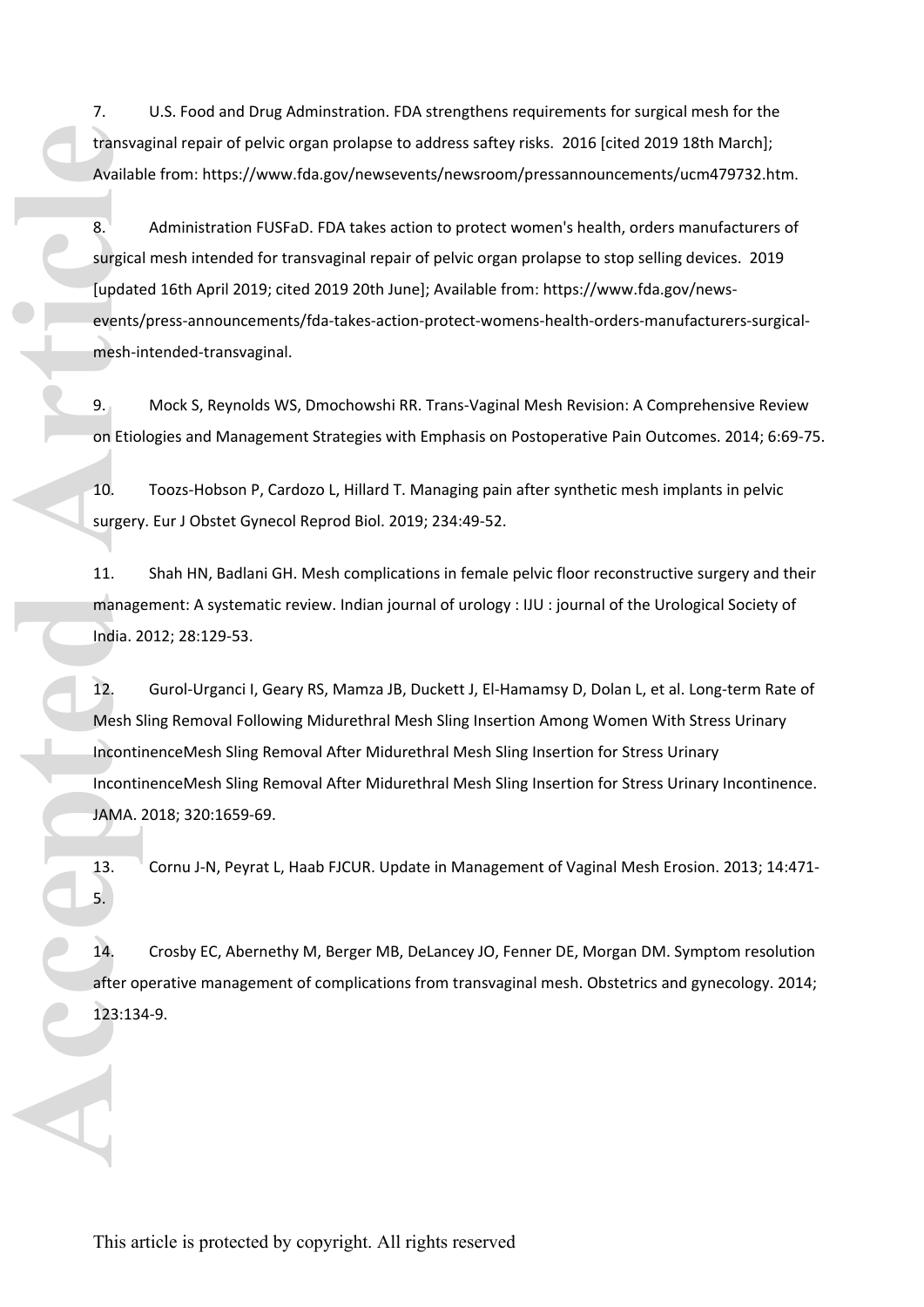15. Jambusaria LH, Heft J, Reynolds WS, Dmochowski R, Biller DH. Incontinence rates after midurethral sling revision for vaginal exposure or pain. American Journal of Obstetrics and Gynecology. 2016; 215:764.e1-.e5.

16. Hokenstad EDMD, El-Nashar SAM, Blandon REMD, Occhino JAMD, Trabuco ECMD, Gebhart JBMD, et al. Health-Related Quality of Life and Outcomes After Surgical Treatment of Complications From Vaginally Placed Mesh. Female Pelvic Medicine & Reconstructive Surgery May/June. 2015; 21:176-80.

17. National Institute for Health and Care Excellence. Urinary incontinence and pelvic organ prolapse in women: managment. NICE guideline [NG123]. 2019 [5th April 2019]; Available from: <https://www.nice.org.uk/guidance/NG123>.

18. National Institute for Health and Care Excellence. Developing NICE guidelines: the manual. 2014 [cited 2019 3rd January]; Available from: [https://www.nice.org.uk/Media/Default/About/what-we](https://www.nice.org.uk/Media/Default/About/what-we-do/our-programmes/developing-NICE-guidelines-the-manual.pdf)[do/our-programmes/developing-NICE-guidelines-the-manual.pdf](https://www.nice.org.uk/Media/Default/About/what-we-do/our-programmes/developing-NICE-guidelines-the-manual.pdf).

19. Sterne JA, Hernán MA, Reeves BC, Savović J, Berkman ND, Viswanathan M, et al. ROBINS-I: a tool for assessing risk of bias in non-randomised studies of interventions. 2016; 355:i4919.

20. Hou JC, Alhalabi F, Lemack GE, Zimmern PE. Outcome of Transvaginal Mesh and Tape Removed for Pain Only. The Journal of Urology. 2014; 192:856-60.

21. Fabian G, Kociszewski J, Kuszka A, Fabian M, Grothey S, Zwierzchowska A, et al. Vaginal excision of the sub-urethral sling: analysis of indications, safety and outcome. Archives of medical science : AMS. 2015; 11:982-8.

22. Renezeder K, Skala CE, Albrich S, Koelbl H, Naumann G. Complications following the use of alloplastic materials in urogynecological surgery. European Journal of Obstetrics & Gynecology and Reproductive Biology. 2011; 158:354-7. midurethral sling revision for vaginal ex<br>
2016; 215:764.e1-e5.<br>
16. Hokenstad EDMD, El-Nashar SA<br>
et al. Health-Related Quality of Life and<br>
Vaginally Placed Mesh. Female Pelvic M<br>
17. National Institute for Health an<br>
in

23. Skala CE, Renezeder K, Albrich S, Puhl A, Laterza RM, Naumann G, et al. Mesh complications following prolapse surgery: management and outcome. European Journal of Obstetrics & Gynecology and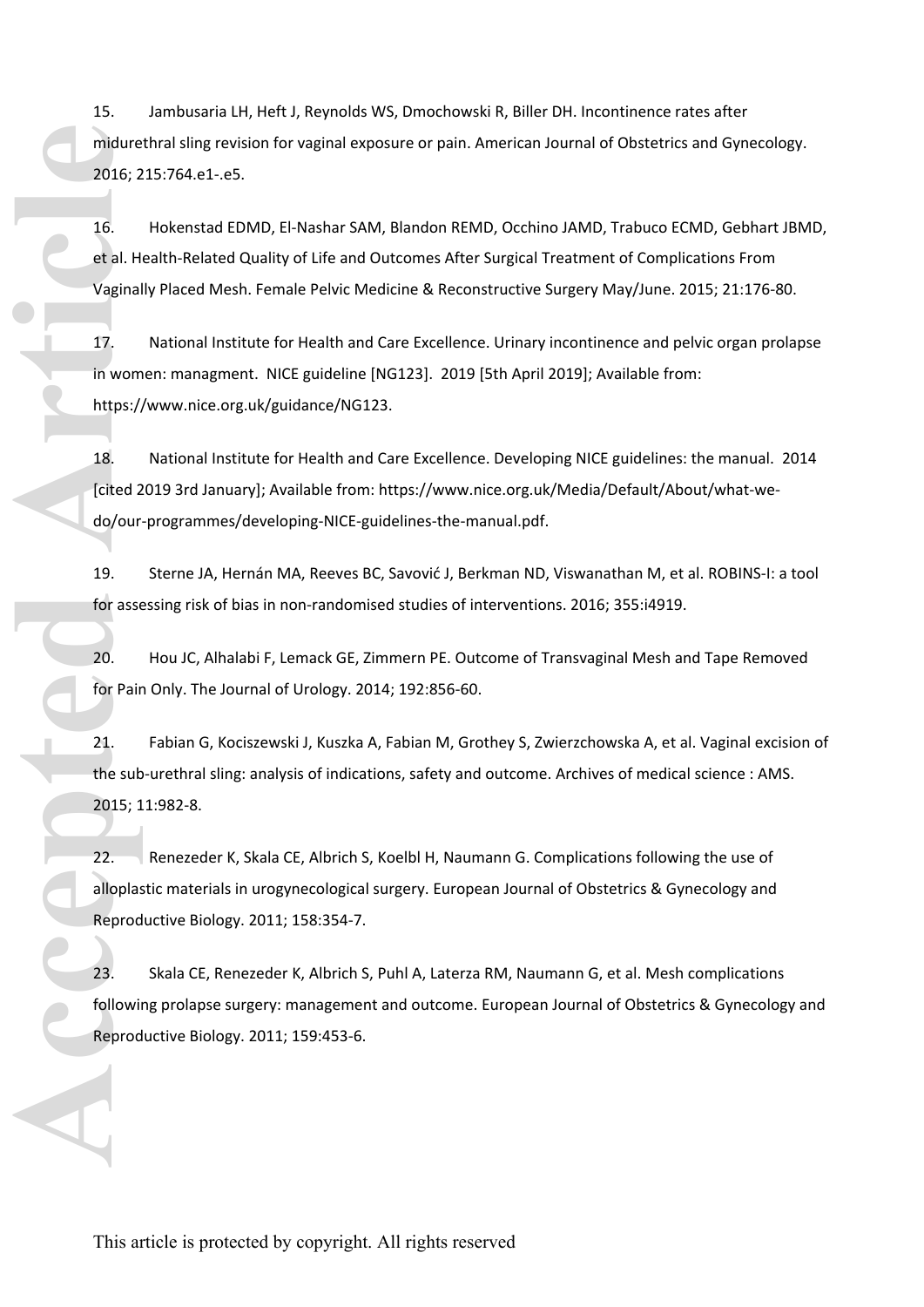24. Warembourg S, Labaki M, de Tayrac R, Costa P, Fatton BJIUJ. Reoperations for mesh-related complications after pelvic organ prolapse repair: 8-year experience at a tertiary referral center. 2017; 28:1139-51.

25. Marcus-Braun N, von Theobald PJIUJ. Mesh removal following transvaginal mesh placement: a case series of 104 operations. 2010; 21:423-30.

26. Misrai V, Rouprêt M, Xylinas E, Cour F, Vaessen C, Haertig A, et al. Surgical Resection for Suburethral Sling Complications After Treatment for Stress Urinary Incontinence. The Journal of Urology. 2009; 181:2198-203. Top plications after probic origin probipus repairs a year experience at a terriary reformal ecriter. 2017;<br>
28:1319-51.<br>
28: Matera VI dia operations: 2010; 21:423:30.<br>
28: Misral V, Roupielt M, Xylinas E, Cour F, Vaessen

27. Cheng Y-W, Su T-H, Wang H, Huang W-C, Lau H-H. Risk factors and management of vaginal mesh erosion after pelvic organ prolapse surgery. Taiwanese Journal of Obstetrics and Gynecology. 2017; 56:184-7.

28. Shaw JMBBB, Wohlrab KMD, Rardin CMD. Recurrence of Stress Urinary Incontinence After Midurethral Sling Revision: A Retrospective Cohort Study. Female Pelvic Medicine & Reconstructive Surgery May/June. 2017; 23:184-7.

29. Ramart P, Ackerman AL, Cohen SA, Kim J-H, Raz S. The Risk of Recurrent Urinary Incontinence Requiring Surgery After Suburethral Sling Removal for Mesh Complications. Urology. 2017; 106:203-9.

30. Danford JM, Osborn DJ, Reynolds WS, Biller DH, Dmochowski RRJIUJ. Postoperative pain outcomes after transvaginal mesh revision. 2015; 26:65-9.

31. Crescenze IM, Abraham N, Li J, Goldman HB, Vasavada S. Urgency Incontinence before and after Revision of a Synthetic Mid Urethral Sling. The Journal of Urology. 2016; 196:478-83.

32. George AMD, Mattingly MMD, Woodman PDO, Hale DMD. Recurrence of Prolapse After Transvaginal Mesh Excision. Female Pelvic Medicine & Reconstructive Surgery July/August. 2013; 19:202- 5.

33. Parden AM, Tang Y, Szychowski J, Richter HE. Characterization of Lower Urinary Tract Symptoms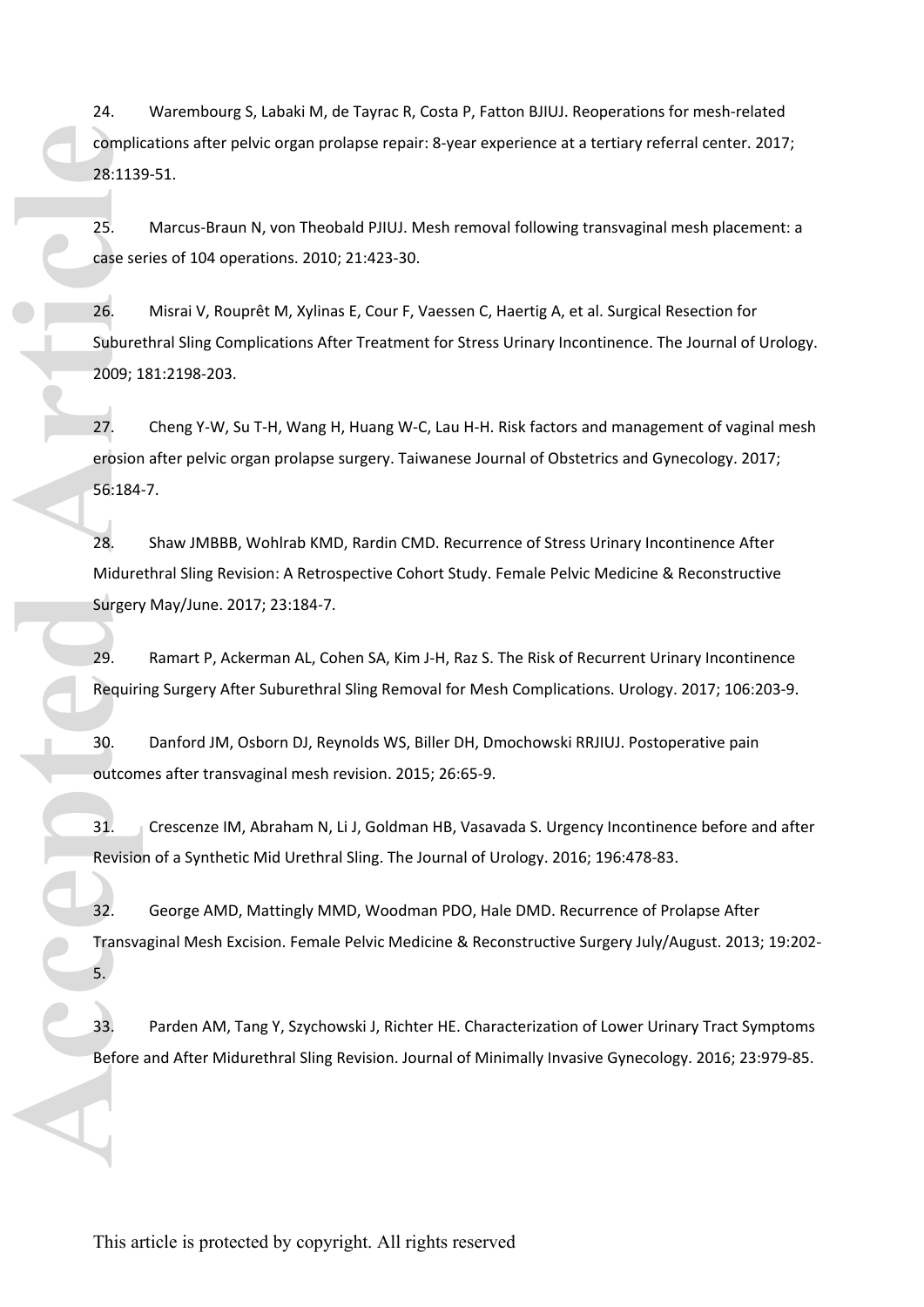34. Singla N, Aggarwal H, Foster J, Alhalabi F, Lemack Gary E, Zimmern Philippe E. Management of Urinary Incontinence Following Suburethral Sling Removal. Journal of Urology. 2017; 198:644-9.

35. Lee D, Dillon B, Lemack G, Gomelsky A, Zimmern P. Transvaginal Mesh Kits—How "Serious" Are the Complications and Are They Reversible? Urology. 2013; 81:43-9.

36. Rogo-Gupta LMD, Grisales TMD, Huynh LMD, Rodriguez LVMD, Raz SMD. Symptom Improvement After Prolapse and Incontinence Graft Removal in a Case Series of 306 Patients. Female Pelvic Medicine & Reconstructive Surgery November/December. 2015; 21:319-24.

37. Cardenas-Trowers OOMD, Malekzadeh PBS, Nix DEP, Hatch KDMD. Vaginal Mesh Removal Outcomes: Eight Years of Experience at an Academic Hospital. Female Pelvic Medicine & Reconstructive Surgery November/December. 2017; 23:382-6.

38. Rac G, Greiman A, Rabley A, Tipton TJ, Chiles Leah R, Freilich Drew A, et al. Analysis of Complications of Pelvic Mesh Excision Surgery Using the Clavien-Dindo Classification System. Journal of Urology. 2017; 198:638-43.

39. Pickett SDMD, Barenberg BMD, Quiroz LHMD, Shobeiri SAMD, O'Leary DEMD. The Significant Morbidity of Removing Pelvic Mesh From Multiple Vaginal Compartments. Obstetrics & Gynecology. 2015; 125:1418-22. Urinary Incontinence Following Suburethral Sling Removal. J<br>35. Lee D, Dillon B, Lemack 6, Gomelsky A, Zimmern P.1<br>The Complications and Are They Reversible? Urology. 2013; 2<br>46. Rogo-Gupta LMD, Grisales TMD, Huryin LMD, R

40. Abbott S, Unger CA, Evans JM, Jallad K, Mishra K, Karram MM, et al. Evaluation and management of complications from synthetic mesh after pelvic reconstructive surgery: a multicenter study. American